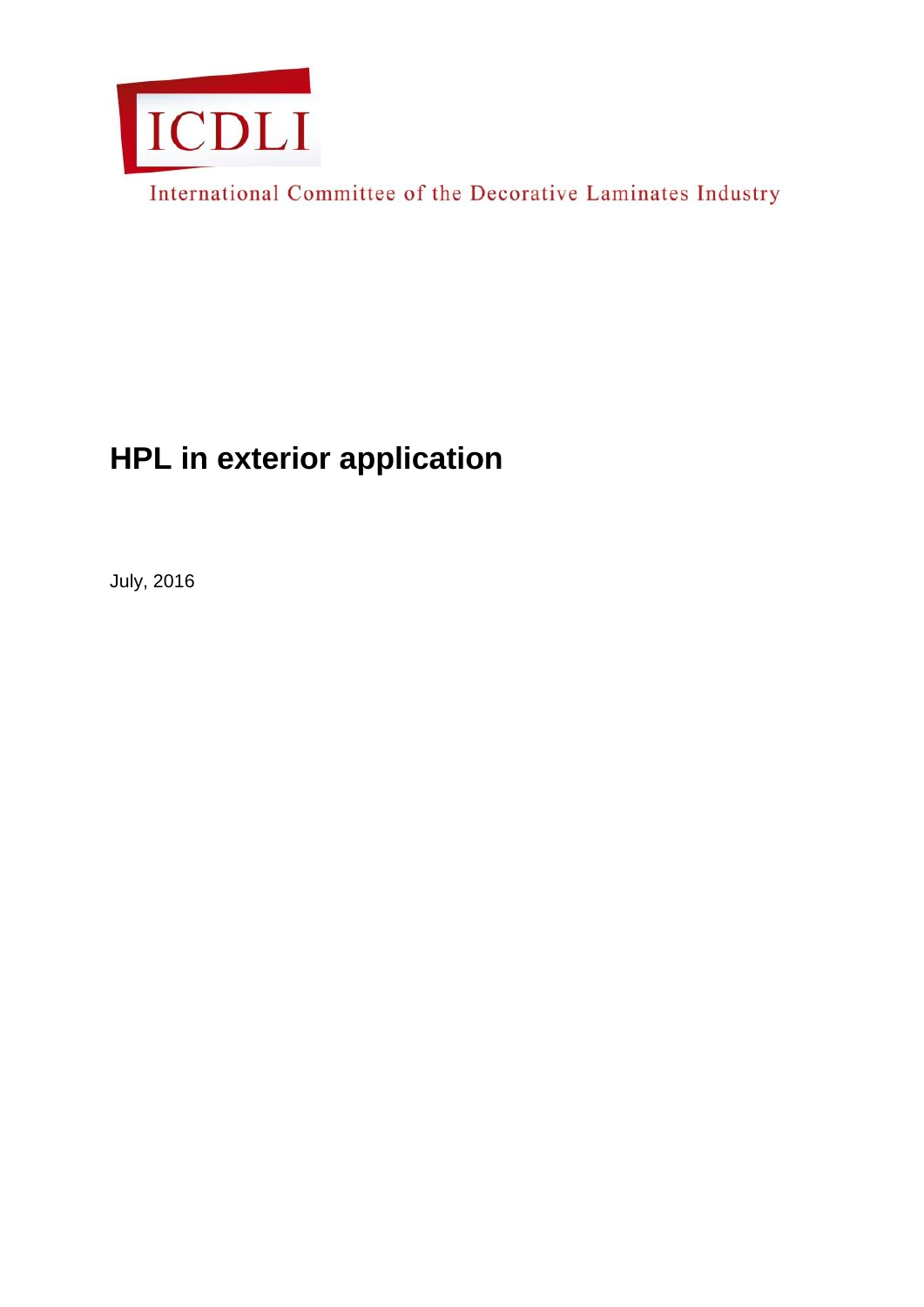

#### **Preface**

Decorative laminates according to EN 438 are an excellent material for indoor and outdoor surfaces. They can be used either applied to suitable substrates or as self-supporting compact sheets. Decorative laminates meet the stringent requirements for hygiene, fire resistance, humidity resistance and mechanical properties. Decorative laminates are available in a variety of colours, patterns and surface textures, providing extensive options for architects and designers. Decorative laminate surfaces are hard and resistant to wear, impact and scratching, making them durable, easy to clean and largely resistant to vandalism.

In addition to their physical properties, decorative laminates offer other benefits including quick and easy installation of compact laminate panels, and in renovation applications using dry construction methods, elimination of the need to remove existing wall coverings such as wallpaper, textile coverings, or ceramic tiles. This technical leaflet contains general recommendations for the processing and handling of decorative laminates. In addition to this leaflet there are a number of other documents which provide detailed information about the topics described. This bulletin is intended as an overview for professionals working in the decorative laminates industry.

This document makes no claim of completion regarding listing the full details of any standards referred to in the text.

All information is based on the current state of technical knowledge, but it does not constitute any form of liability. It is the personal responsibility of the user of the products described in this information leaflet to comply with the appropriate laws and regulations.

For more than 50 years the ICDLI has been the international representative of the interests of European laminate manufacturers. Further information about the ICDLI and the data sheets published up to now can be found at www.icdli.com

This application was compiled by the International Committee of the Decorative Laminates Industry. It considers the conditions of application technology in the European countries. If you have further questions, please contact us:

#### **ICDLI aisbl - International Committee of the Decorative Laminates Industry**

Rue de la presse 4, 1000 Bruxelles, Belgium Head office: Städelstraße 10, 60596 Frankfurt / Main, Germany, phone +49 69 2 71 05-31, fax +49 69 23 98 37, E-Mail: [info@pro-kunststoff.de](mailto:info@pro-kunststoff.de)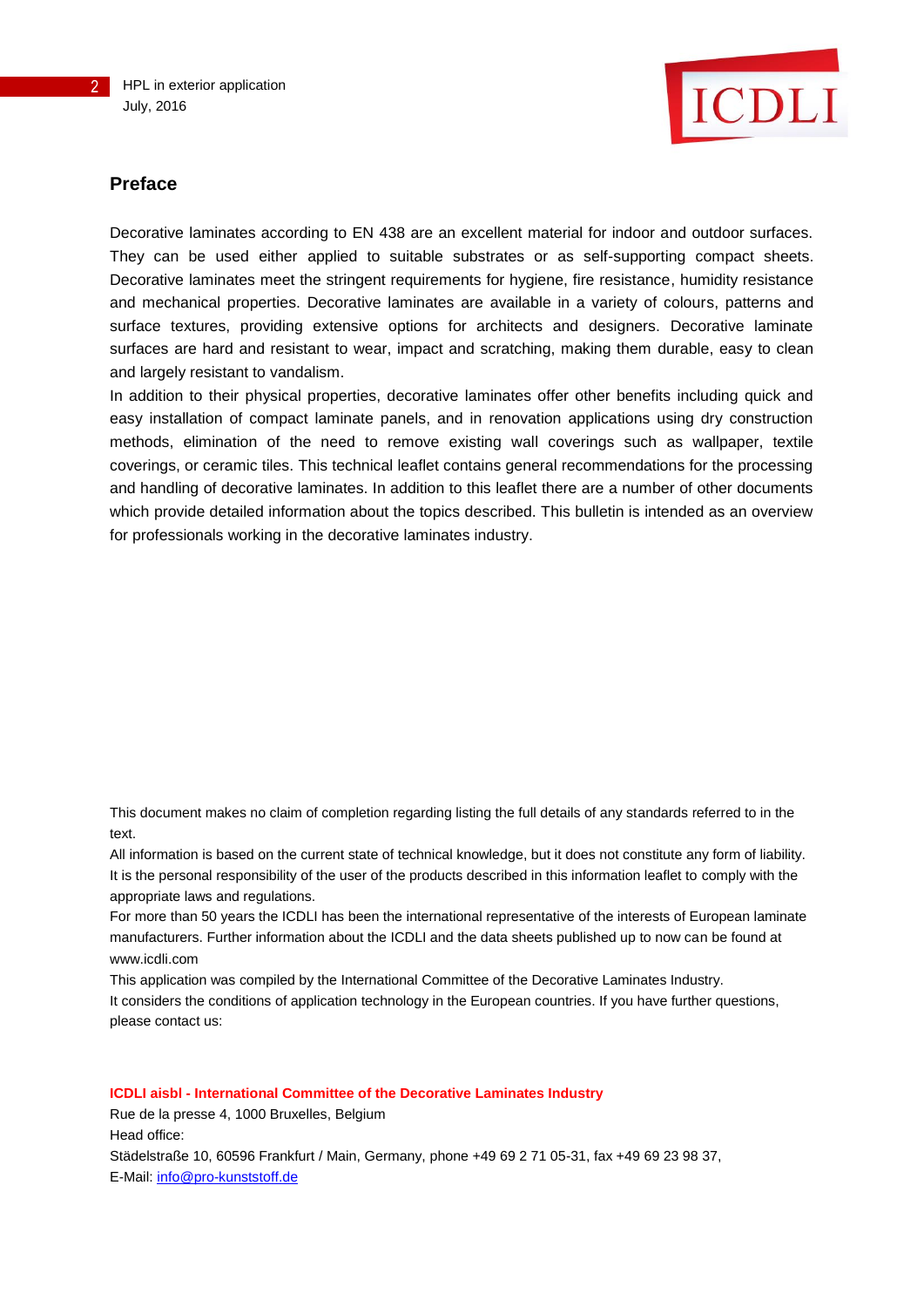

# **Table of Contents**

## **1. General**

## **2. Benefits of HPL**

- 2.1 Mechanical strength and ageing behavior
- 2.2 Resistance to water
- 2.3 Reaction to climatic change
- 2.4 Reaction to corrosive influence
- 2.5 Reaction to fire
- 2.6 Colour choice and light fastness
- 2.7 Change of surface properties

## **3. Applications in outdoor areas**

3.1 Weather–protected outdoor areas 3.2 Non-protected outdoor areas with mobile equipment 3.3 Non-protected outdoor areas with fixed equipment 3.4 Non-protected outdoor areas with fixed equipment subject to approval

## **4. Cleaning and maintenance**

## **5. Transport and storing**

5.1 Transport 5.2 Storing

## **6. Processing and handling**

6.1 Sawing, milling, drilling 6.2 Maschining

## **7. Examples for application and construction**

- 7.1 Vertical joints
- 7.2 Horizontal joints
- 7.3 Corners

## **8. Application examples**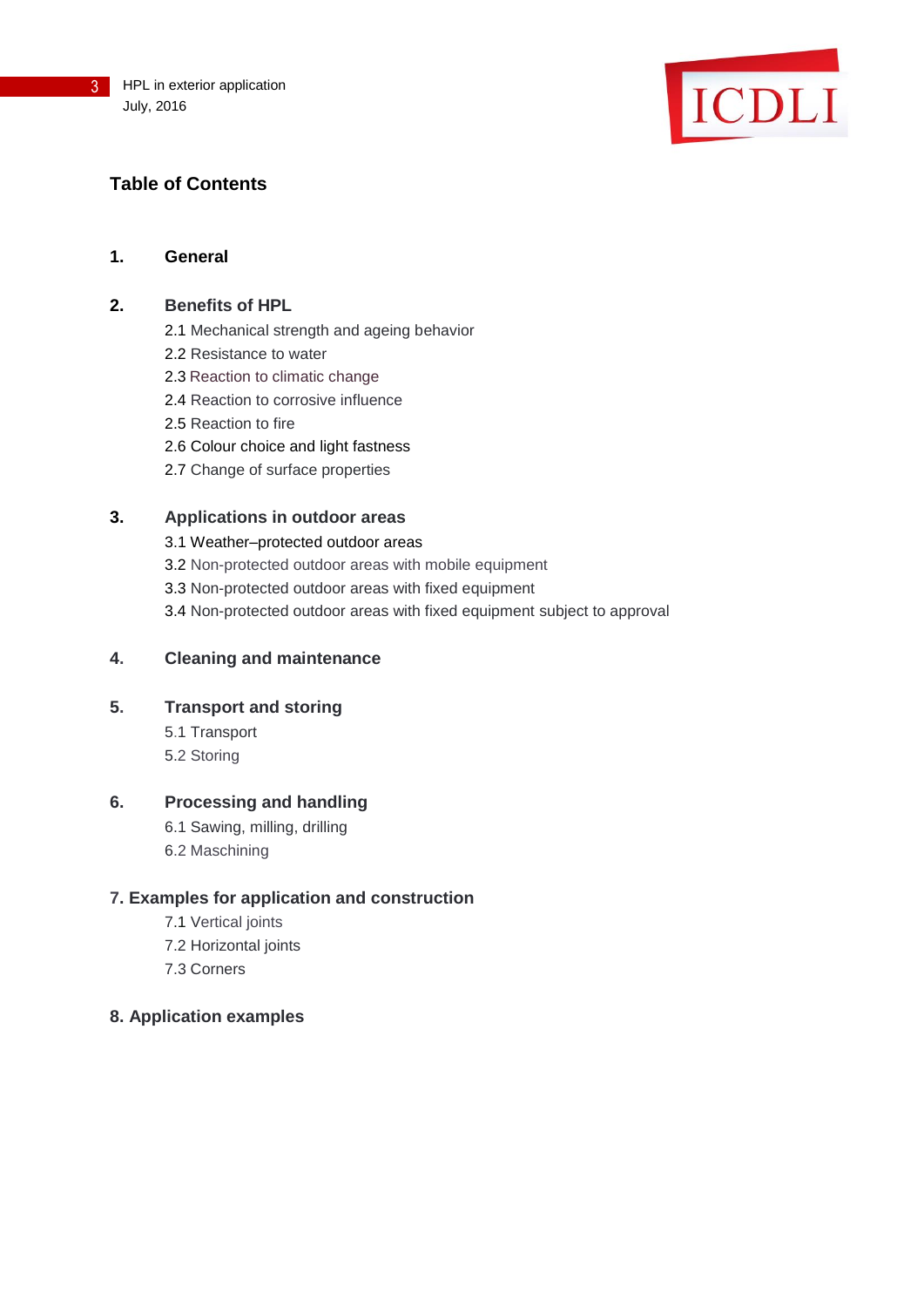

## **1. General**

This leaflet provides recommendations for machining and application of Decorative High Pressure Laminates (HPL according to EN 438-6) in exterior use, where they are exposed to:

- Sun and UV
- high and low temperatures
- change of temperature
- rain, hail, snow, ice, wind
- mechanical stress
- pollution (exhausts, oil, smoke, soot, acid rain)

These parameters can affect the laminates fully or partly in the following outdoor areas:

- weather-protected area
- non-protected area with mobile or fixed equipment (e.g. furniture)
- claddings for walls and balconies subject to approval

## **2. Benefits of HPL**

HPL, which are used in outdoor applications mainly as self-supporting HPL Compact, meet these requirements:

- mechanically robust
- resistant to scratch, impact and shock over a wide temperature range
- neither corroding nor corrosive
- not brittle
- providing an appealing look
- easy to machine
- easy to clean
- resistant to humidity
- resistant to termites
- hail resistant
- weather resistant
- environmental friendly

#### **2.1 Mechanical strength and ageing behaviour**

Due to their build-up, HPL provide a high elasticity modulus, bending strength and shock resistance combined with low weight per area and an excellent resistance against weathering.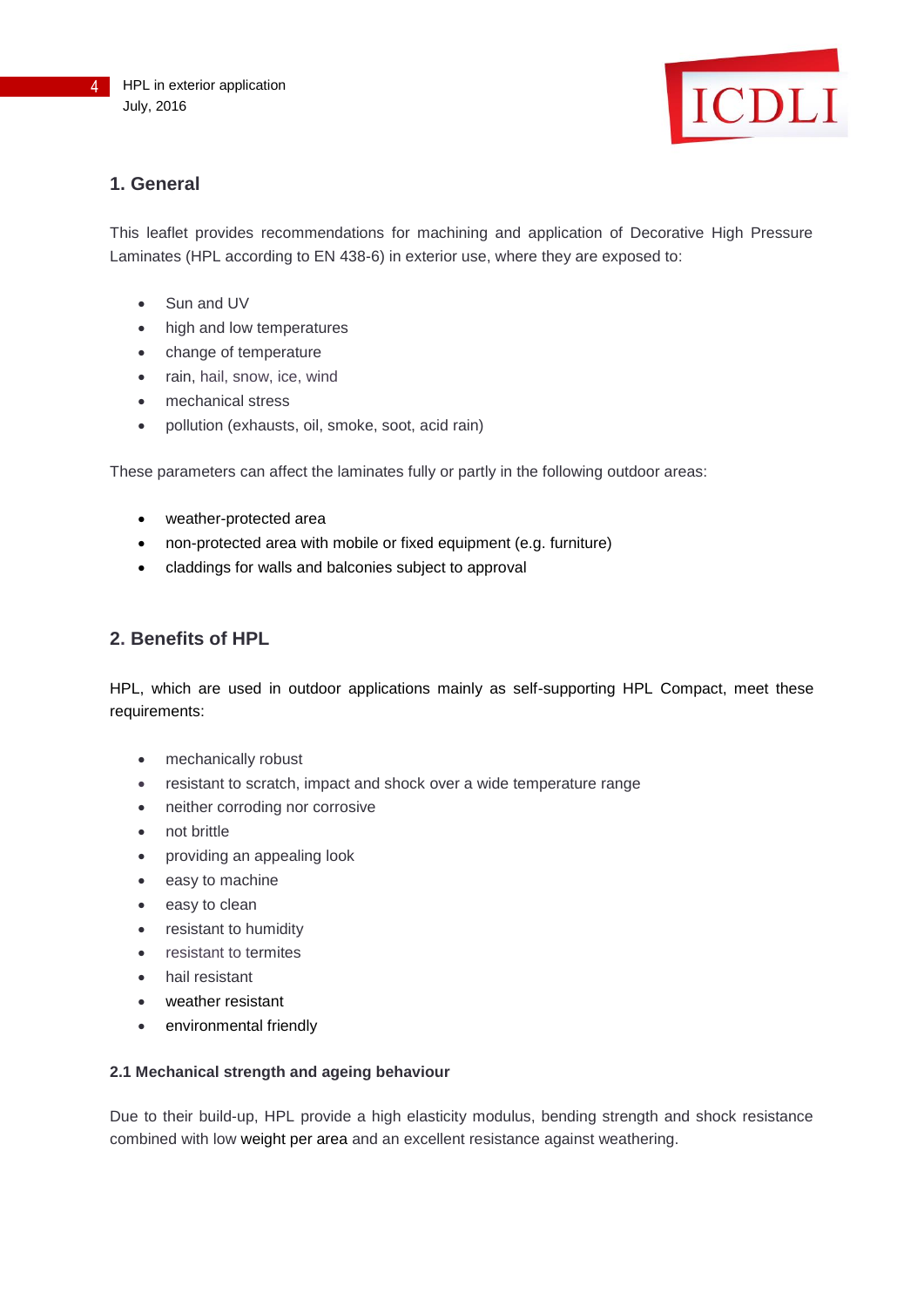

#### **2.2 Resistance to water**

HPL are resistant to rain, humidity and wet conditions. Permanent contact with water should be avoiding.

#### **2.3 Behaviour in climatic change**

HPL are not affected by quick temperature changes. They are frost resistant and will not lose their excellent properties even at low temperature. Within the range of -20 °C to +80 °C and 10 to 90 % relative humidity, dimensional change will not exceed 0,4 %.

#### **2.4 Reaction to corrosive influence**

HPL are a non-metallic construction product and will not corrode. There is virtually no effect of exhausts and acid rain on HPL. There will be no delamination.

#### **2.5 Reaction to fire**

Exterior HPL can be manufactured in standard and fire retardant quality. Standard quality can achieve at least Euroclass D-s2, d0.

Flame retardant compact laminates greater than  $6$  mm thick can typically achieve Euro class  $B - s2$ , d0 acc. to EN 13501-1.

In case of fire, HPL emit only small quantities of smoke. As they do not melt, no hot or even flaming droplets are formed. Moreover, they will not crack or splinter when coming into contact with extinguishing water. Please observe the national and local requirements regarding fire safety.

#### **2.6 Colour choice and light fastness**

Under the influence of visual light and especially UV rays, colour pigments tend to fade. For HPL, the most stable and environmentaly friendly pigments are in use. General purpose Compact laminates acc. to EN 438-6 Type EGF/EGS are usually offered in light colours. For exterior applications with colourful or dark colour heavy duty Compact laminates Type EDF/EDS with additional protection against UV and weathering are recommended.

#### **2.7 Change of surface properties**

Heavy duty Compact laminates according to EN 438-6 Type EDF/EDS show almost no change in surface properties and appearance. Even after many years of outside exposure only a slight change in colour may occur.

General purpose Compact laminates according to EN 438-6 Type EGF/EGS have a surface that can be affected by (UV) light, water and temperature changes period, the brilliance of the surface can decrease over time giving the visual impression of graying, mainly visible on dark colors. As a consequence, the cleanability of the surface can be reduced. This has no negative impact on the mechanical strength and the usability of the boards.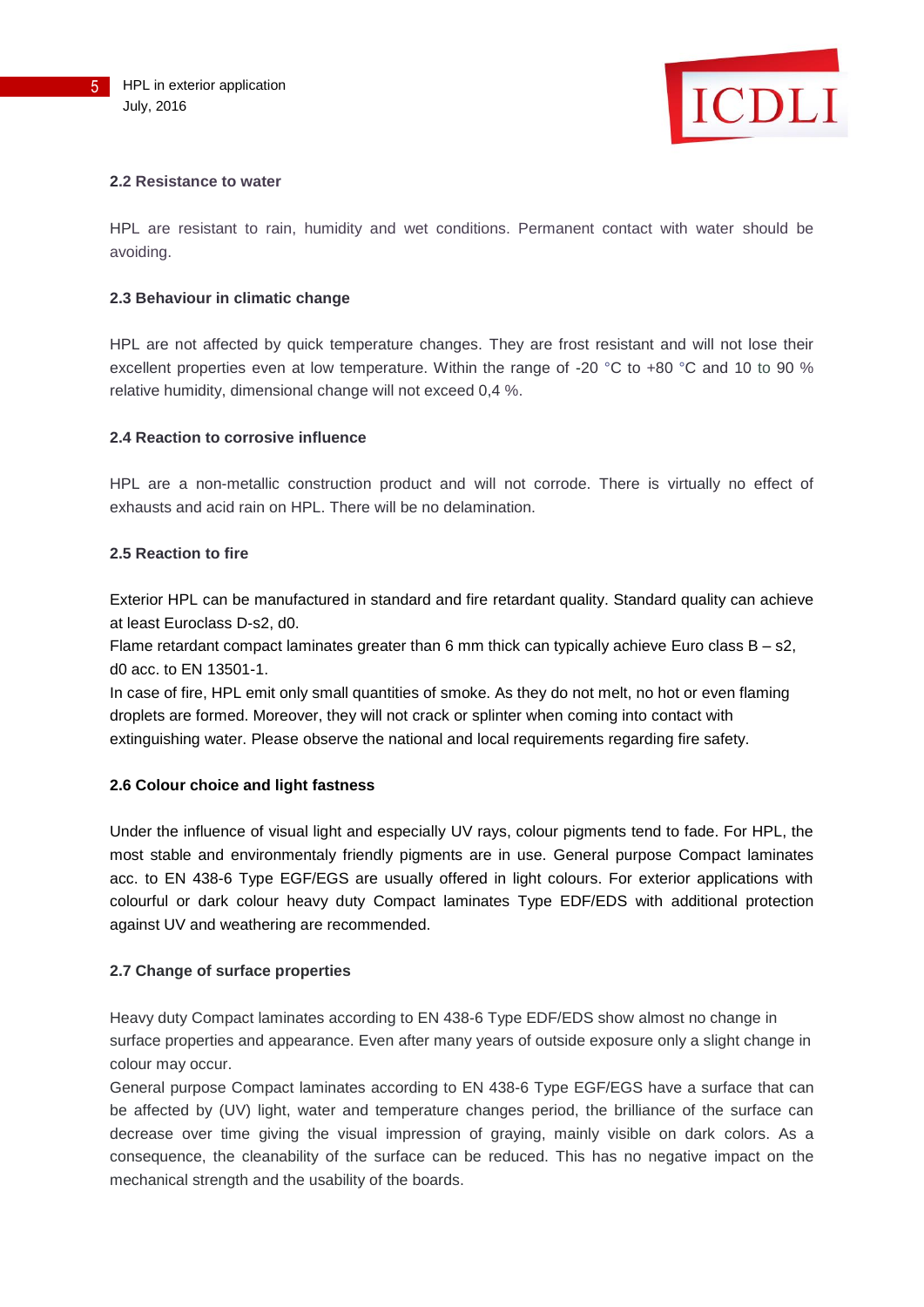

## **3. Applications in outdoor areas**

In different outdoor areas similar influences have an impact on HPL depending on exposure durating and geographic area for a shorter or longer period . According to time and intensity, several types of outdoor areas are differentiated.

#### **3.1 Weather-protected outdoor areas**

These areas are commonly not exposed to sunlight or heavy rain, but the mechanical stress on the boards is high.

Examples:

- roofed stadiums (seats, benches, tables, wall claddings)
- facades, balconies (doors, wall coverings)
- elements in farming

#### **3.2 Non-protected outdoor areas with mobile equipment**

The equipment in this area is fully exposed to weathering only for short periods of time. The life time depends on their purpose. Examples:

- cafe tables
- partition walls
- signs
- garden furniture
- sales booth

#### **3.3 Non-protected outdoor areas with fixed equipment**

The equipment is attached to buildings where no approval is required Examples:

- balconies
- roofs
- roof shingles
- small-sized facade parts
- vivariums
- spa and wellness facilities
- garage coverings
- facilities for sports and camping
- shelter (bus stops)
- play grounds

#### **3.4 Non-protected outdoor areas with fixed equipment subject to approval**

The equipment in this area is fully exposed to weathering for long periods of time, therefor the impact of weathering on cladding elements is always intense. When used in high-rise buildings, the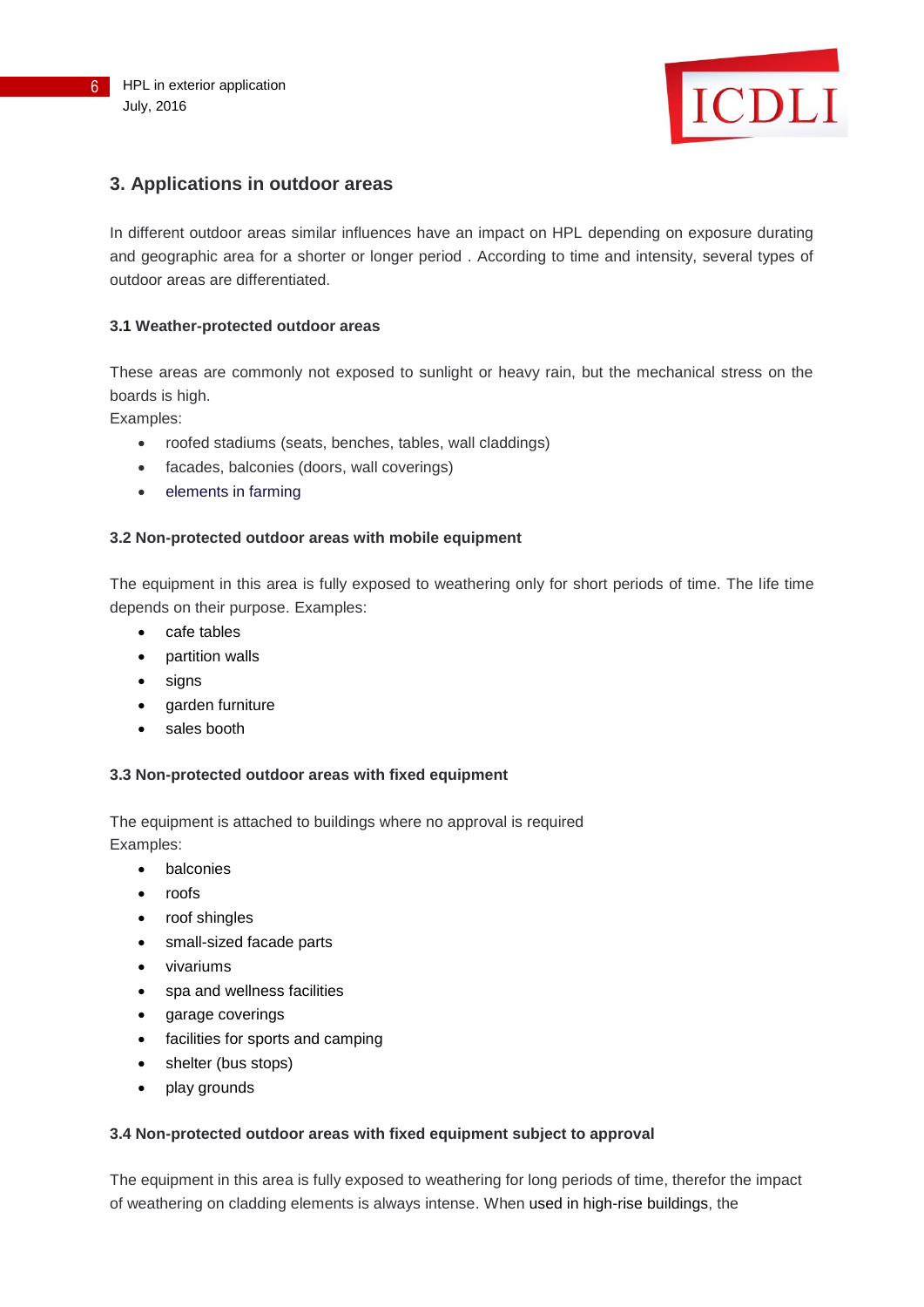



requirements on (ventilated) facades are very strict concerning

- flame retardency
- mechanical strength
- safety
- noise reduction
- thermal insulation.

For this reason, facade- and balcony-claddings at certain heights have to meet legal requirements for buildings in many countries and approvals are necessary. Approvals are certified by the responsible building authorities after the necessary examinations.

#### **4. Cleaning and maintenance**

HPL do not require special maintenance. Slightly soiled boards can be cleaned just with warm / hot water. If the boards are fairly soiled after installation they can be cleaned with water and soap or a mild, non-abrasive detergent followed by water. If the surface cannot be cleaned with a detergent, do not scratch or scrape. For special stains such as graffiti please contact your supplier for the cleaning procedure.

## **5. Transport and storing**

#### **5.1 Transport**

When transporting stacks of laminates solid pallets of sufficient size shall be used. The laminates must be securely fixed to avoid sliding. Any particles between the panels may easily lead to surface damage. When stacking or unstacking laminates, the boards must not be pushed or drawn, but have to be lifted either by hand or a panel lifter.

#### **5.2 Storing**

HPL are to be kept in a closed warehouse with normal conditions 18 to 25 °C and 50 to 65 % relative humidity. HPL should be stored in stacks horizontally with all edges being in line on an even support which is covered with a plastic film. On top of the stack another plastic film is placed and the stack is to be covered with a protection board (Figure 1).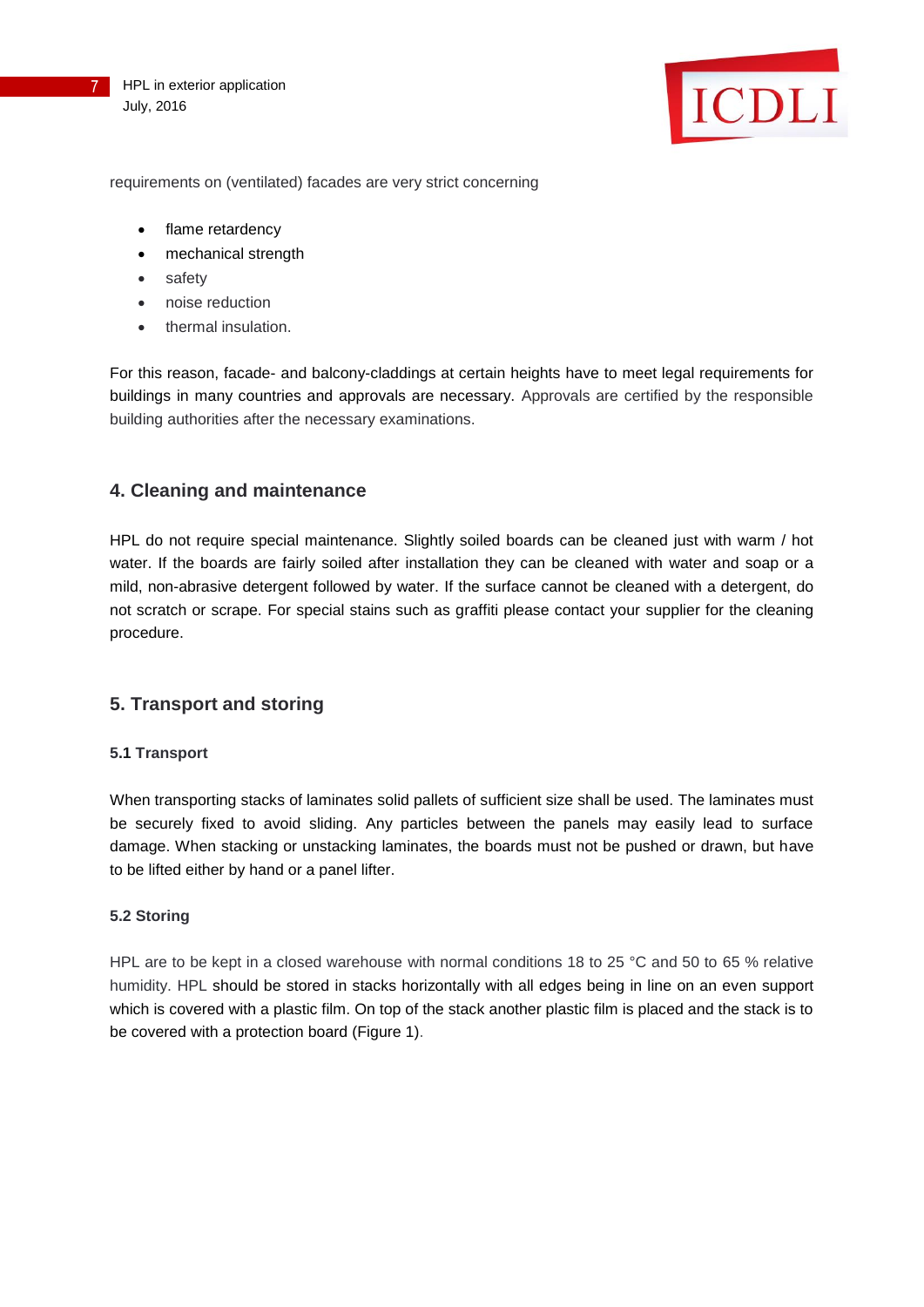



*Fig. 1 Storage in Stacks*

After opening the stack for use, it is recommended that the stack shall be covered again with protective film in order to protect the sheets.

If HPL are not stored flat, warpage can occur. If boards are equipped with an adhesive protection film, films must be removed from both sides at the same time to prevent warpage.

## **6. Processing and handling**

## **6.1 Sawing, milling, drilling**

HPL Compact can be processed with woodworking machines (see Technical Leaflet "General Recommendations of HPL").

## **6.2 Machining**

When planning an application using HPL it should be considered that laminates react to climatic changes by minor expanding or shrinking  $\left($  < 2,5 mm/m). The dimensional change in cross direction is approximately double of that in machine direction.

The jointing of Compact Laminates can be done by well-known methods like profiling, groove and tongue or screwing. The use of non-corrosive fastenings is highly recommended.

When jointing boards by gluing, it has to be taken care of that dimensional changes caused by climatic changes will not be hindered. The choice of glue is dependent on the expected stress on the element, contact the adhesive supplier for recommendations.

When fixing laminates to a substrate it has to be taken into account that the metal substrate will change their dimensions remarkably at different temperatures. Moreover, the dimensions of the laminate will change at different humidity. As these changes may contradict, some space at the fastenings is necessary to allow movement of the materials.

## Important:

When the fastening is done by screws or rivets, the drilled holes have to be 2-3 mm wider in diameter than the diameter of screws or rivets.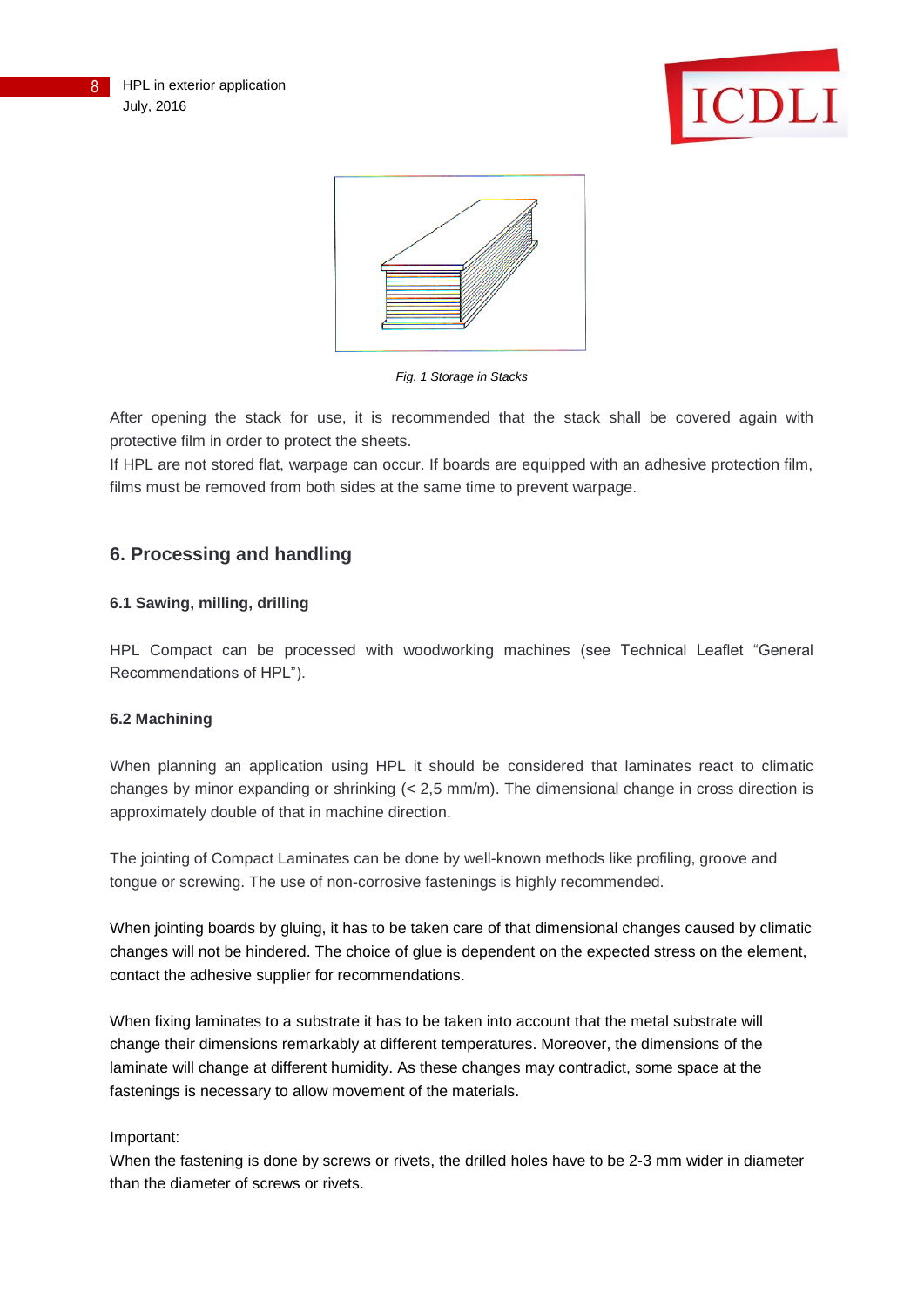



Fig 2: Fastening with protected Cape

# **7. Examples for application and construction**

## **7.1 Vertical joints**



*Fig.3: Central fastening with screws on timber construction using a water stop*



*Fig. 4: Edge fastening of HPL with screws on timber construction. Be sure to use water stop in sufficient width for full protection of the timber construction*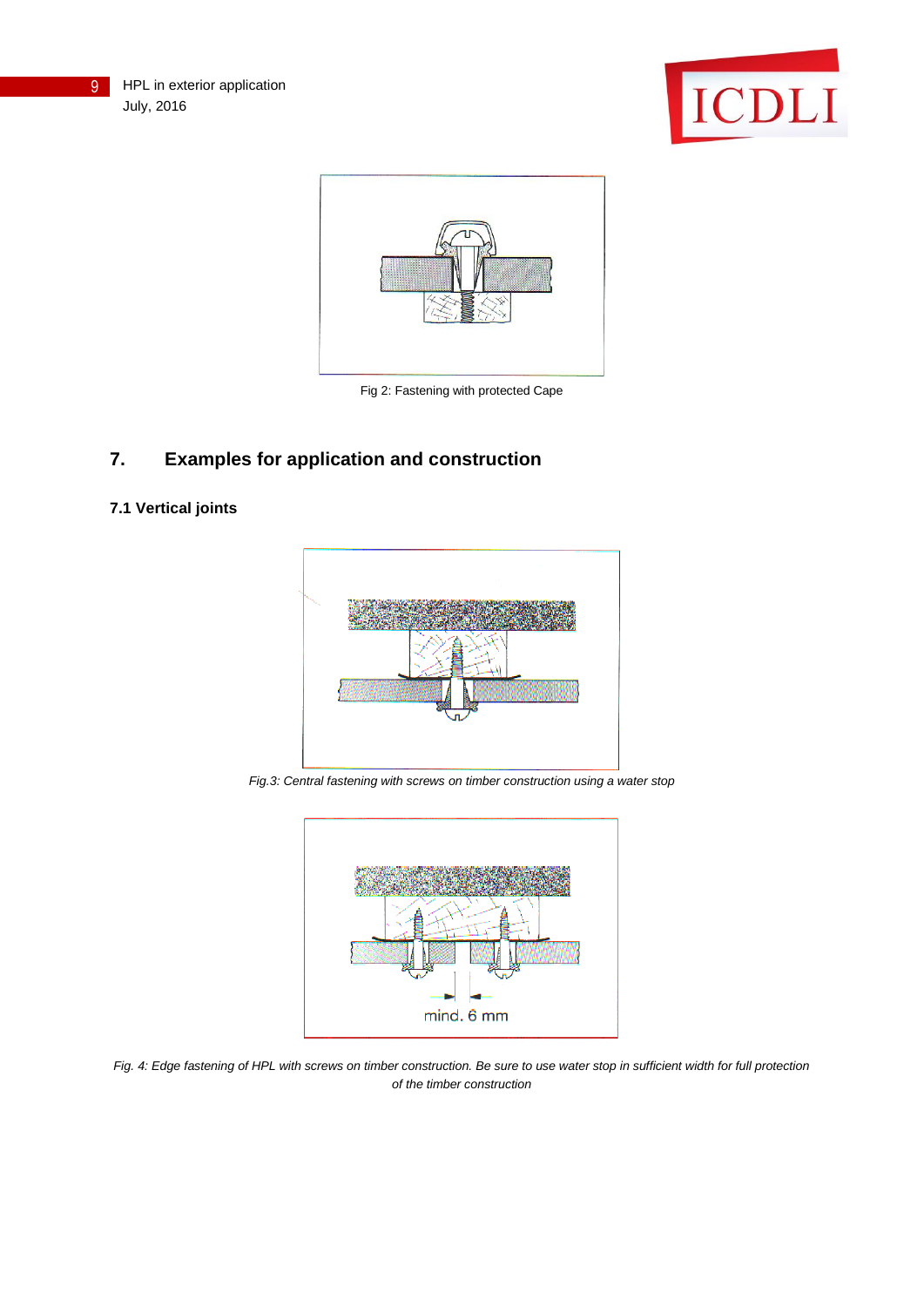## **7.2 Horizontal joints**



ICDLI

*Fig. 5: horizontal joints*

- a. rainproof horizontal joint for timber construction using PVC or metal profile; Observe the necessary gap for thermal movement
- b. rainproof horizontal joint without overlapping metal profile
- c. horizontal capping of the panel e.g. underneath a window sill with rain drain profile for timber construction
- d. joint backing aluminium profile, reinforced by crimping
- e. rainproof horizontal joint by overlapping edges. Ensure a gap allowing panel movement
- f. open joint only applicable with aluminium construction and working ventilation
- g. joint with milled tongue on a 10mm HPL
- h. joint with diagonally milled dripping edge possible with all thicknesses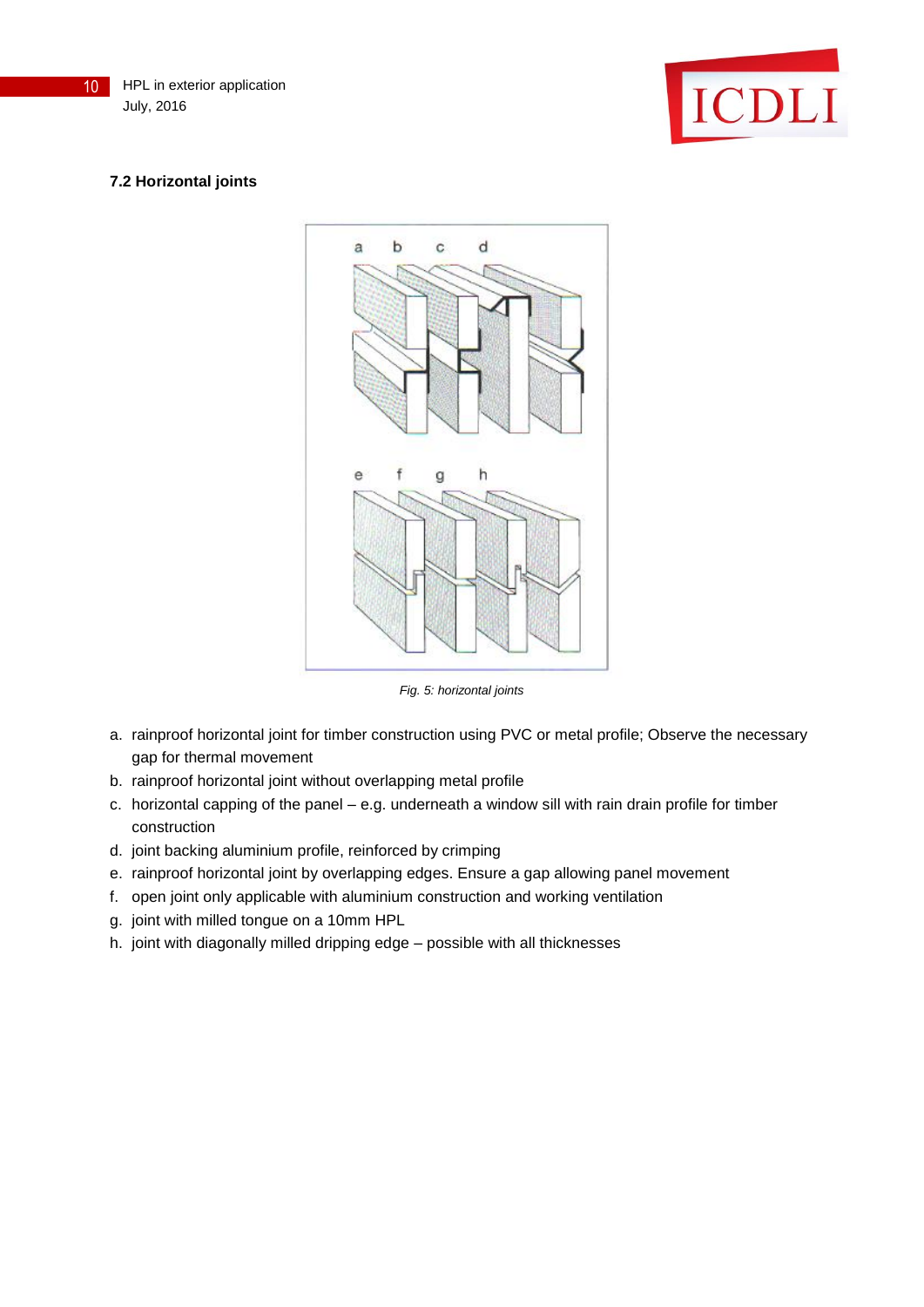



## **7.3 Corners**



*Fig. 6: outside corners*

- a. outside corner for timber construction with PVC / aluminium water stop and chamfered edge
- b. outside corner with aluminium corner profile and HPL with thickness > 8 mm



*Fig. 7: inside corner with water stop*